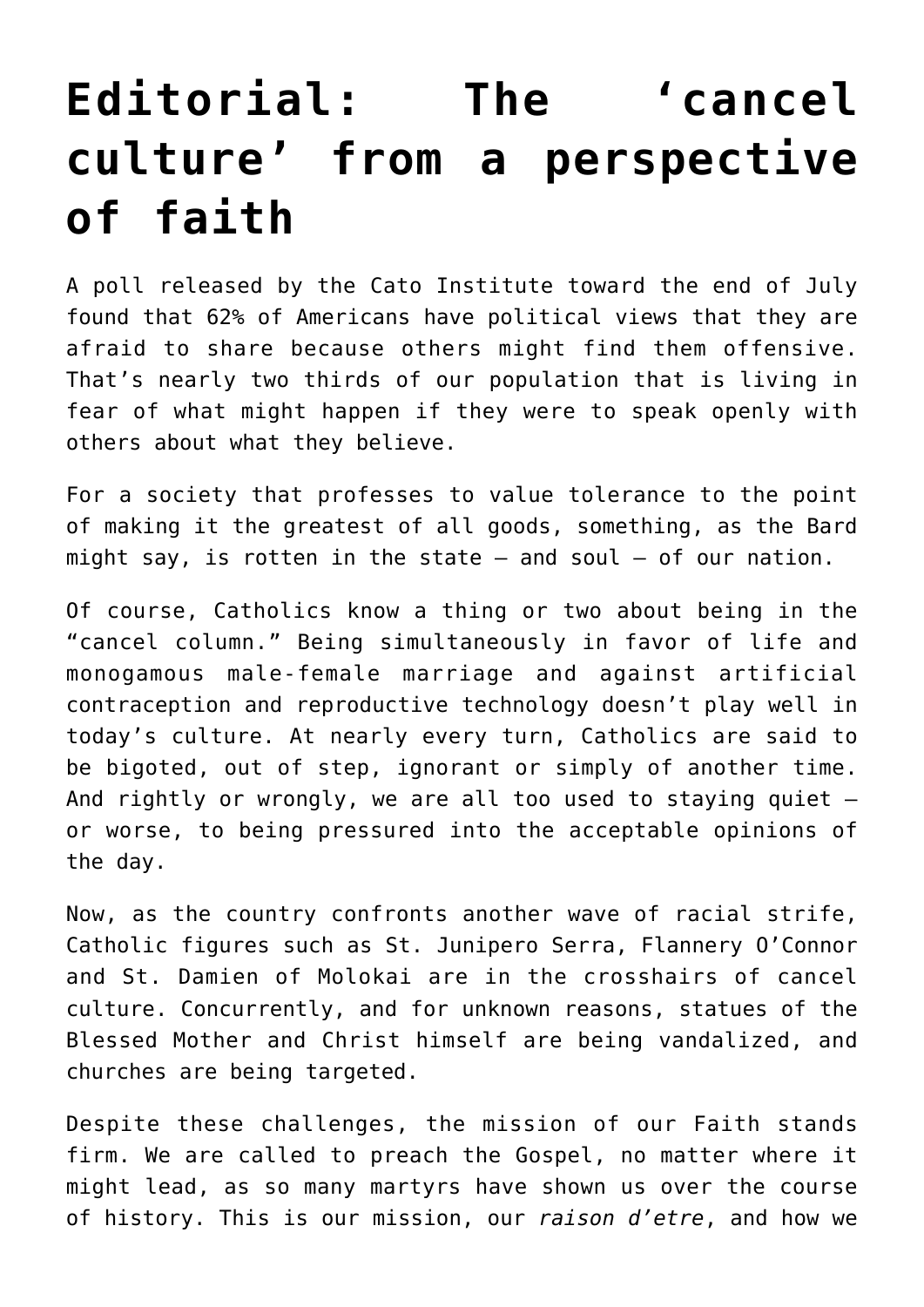will, with the grace of God, forge our path to heaven.

This is, importantly, the real reason for freedom of speech. Far from being a divine right handed down by God, it has for Christians a single purpose: to speak the truth and to share that truth with the world. Calumny is not the purpose of free speech, and respect for the dignity of the human person must be central to any dialogue.

This is critical enough when encountering secular culture, but especially true when the dialogue is among members of our own faith. If Christians know what it means to be canceled, why do we seem so keen on canceling each other? The toxicity spewed by many in the Church — especially on social media and on certain websites — is both shocking and devastating. It's one thing to be canceled by the "world"; it is another altogether to be dismissed by those who profess to share the same faith a faith that professes to uphold both charity and the dignity of others at its very core.

At the same time, our cancel culture is slowly eroding the ability to grow and develop as a human being. If we are reluctant to share our opinions with others, we are less able to wrestle with complex issues, to form our consciences, or to change. And we are unable to help others to do the same. The Church encourages us to learn and to think, with the ultimate goal of coming to the truth, as our Lord and Savior Jesus Christ taught us. And while no amount of canceling can change that, without the ability freely to converse without running into the threat of a Twitter mob, our job of evangelization is made all the more difficult.

Despite its trendiness, "canceling" isn't a phenomenon particular to this year or even this era. Recall how 2,000 years ago a mob clamored for the crucifixion of a man they considered a danger because of his radical call to love. In the last year, reported Open Doors USA, more than 260 million of his followers have been living in parts of the world that